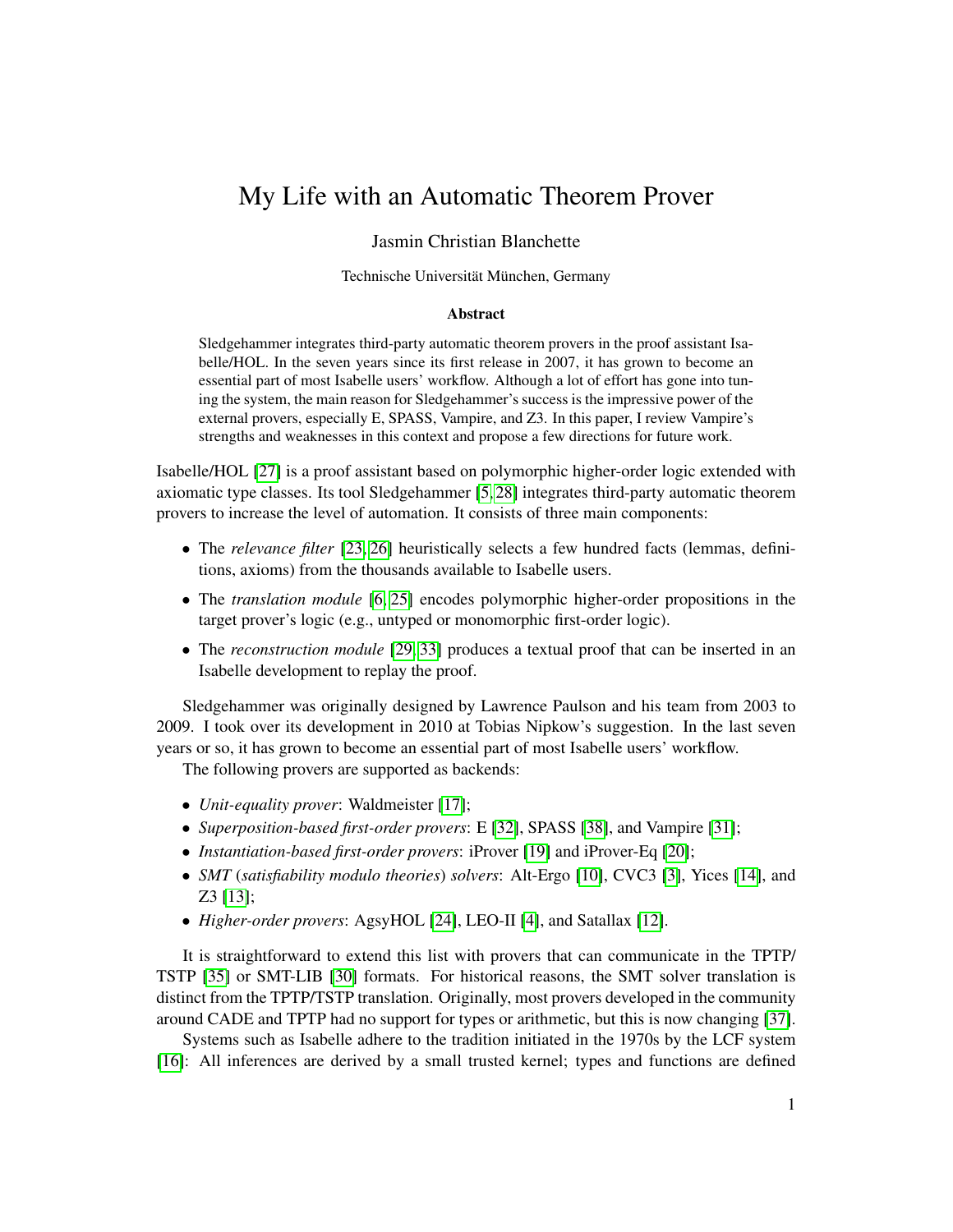rather than axiomatized to guard against inconsistencies. My experience has confirmed the value of the foundational–definitional approach: In the past five years, I or my tools have found soundness bugs in seven external provers (Alt-Ergo, LEO-II, TPS, Vampire, Yices, Z3, and Zipperposition), but not in Isabelle or any of the other LCF-style provers. For this reason, reconstruction is an essential component of Sledgehammer.

Reconstruction is performed by generating a piece of Isabelle proof text that can replay the proof without depending on the external prover. In most cases, a single call to the built-in resolution prover Metis [\[18,](#page-4-12) [29\]](#page-5-5) suffices to re-find the proof in Isabelle. In ongoing work, my colleagues and I are extending Sledgehammer to generate detailed, structured Isabelle proofs based on the external proofs [\[33\]](#page-5-6). Inferences are justified by suitable proof methods.

As an added benefit, the proofs can be inspected and understood by the user. In principle, the raw proofs generated by the external provers can also be inspected. In practice, the reconstructed Isabelle proofs are much more readable, for several reasons: They are in terms of the original logic and not of the encoding in the target logic; they are direct instead of by contradiction; and they collapse straightforward chains of reasoning into single inferences.

By default, Sledgehammer runs E, SPASS, Vampire, and Z3 in parallel. Vampire is run remotely on the SystemOnTPTP service [\[34\]](#page-5-14), unless the user has installed it locally. The other provers are part of the Isabelle distribution and run locally in separate threads. The default time limit is 30 seconds per thread. Even though E and Vampire implement strategy scheduling, Sledgehammer performs its own scheduling, generating a sequence of problems with different numbers of facts, different encodings of types, and different prover options.

Vampire is famous in the automated reasoning community for its repeated victories at the CADE ATP System Competition (CASC) [\[36\]](#page-5-15). On Sledgehammer-generated benchmarks, the race between E, SPASS, Vampire, and Z3 is very close [\[5,](#page-4-0) [9,](#page-4-13) [11,](#page-4-14) [23,](#page-5-2) [28\]](#page-5-1)—but my latest, unpublished benchmarks [\[7\]](#page-4-15) put Vampire 3.0 clearly ahead of its competitors.

Among Vampire's many features, the support for monomorphic types (as defined by TPTP TFF0 [\[37\]](#page-5-13)) and the detailed TSTP proofs are especially beneficial to Sledgehammer:

- *The monomorphic types, in conjunction with a heuristic monomorphizer, make it easy to encode Isabelle's type information in a natural, lightweight fashion.* Other encodings in terms of untyped first-order logic are possible, but none are as efficient as the native support in Vampire [\[7\]](#page-4-15).
- *Vampire can output detailed, inference-level proofs in TSTP format.* Some options must be disabled to make the proofs intelligible, but once this is done the proofs can normally be reconstructed inference by inference in Isabelle using Metis. Unlike some of its rivals, Vampire records the entire clausification and skolemization process in its proof output, making it possible to use the prover as a backend in a larger tool in accordance with what I call the *Russian doll principle*. 1

In recent years, some work has been done on adding arithmetic to Vampire [\[21,](#page-5-16) [22\]](#page-5-17). We have yet to try out this feature. Our experience with arithmetic in SMT solvers is that it helps

<sup>&</sup>lt;sup>1</sup>In contrast, SPASS proofs are expressed in terms of the clausified problem. Proof reconstruction is possible only with reverse-engineering of the various transformations performed by SPASS's clausifier [\[2\]](#page-4-16).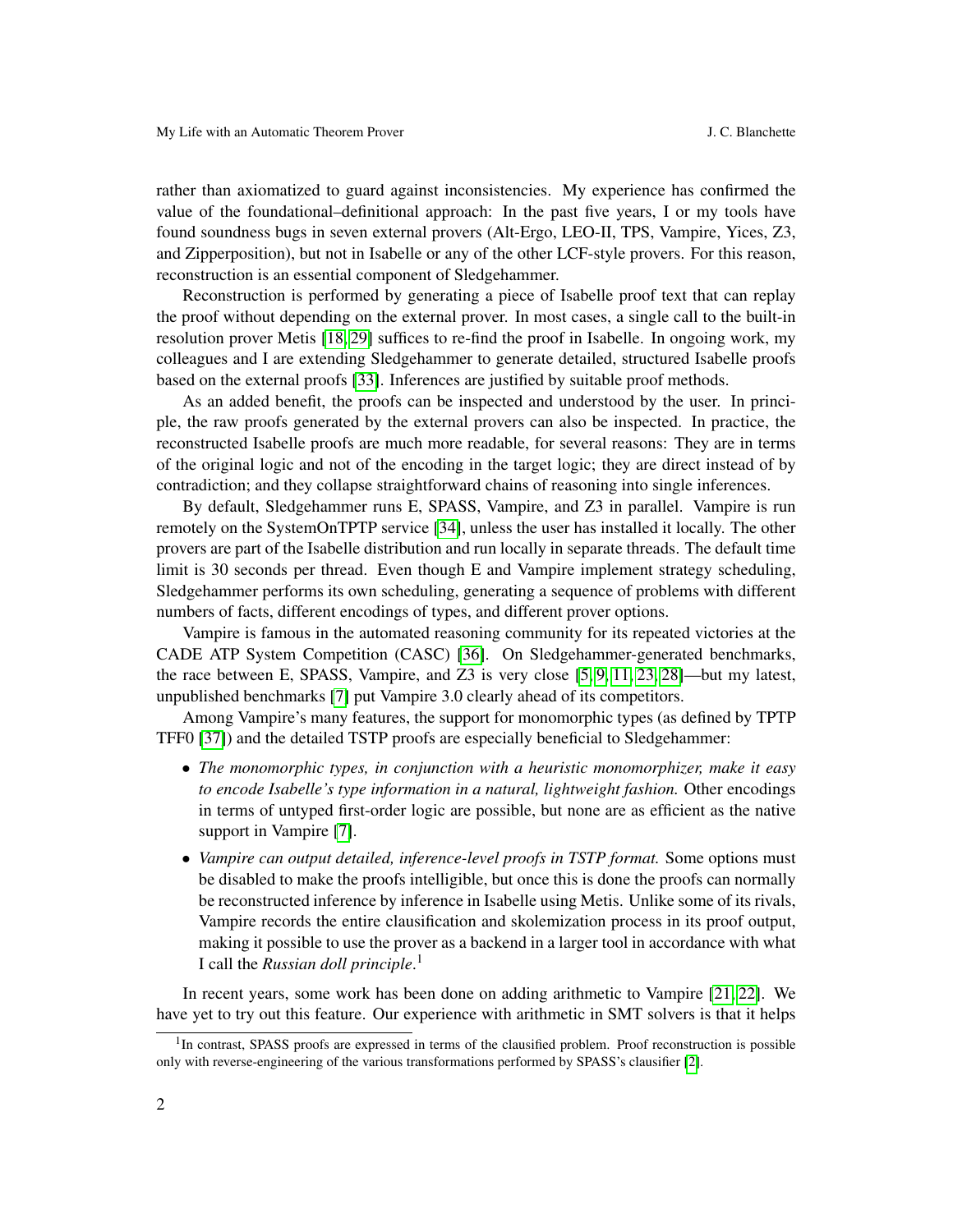increase the success rate by a few percentage points, without being an absolutely essential feature [\[5\]](#page-4-0). Isabelle's libraries are full of arithmetic lemmas that can be used in the absence of dedicated theory reasoning in the prover.

Another promising feature of Vampire is its (currently unpublished) detection and optimization of extensionality reasoning. In Isabelle, function equality is extensional, and most Sledgehammer problems contain axioms such as  $\forall F, G$ . ( $\forall X$ . app $(F, X) \approx$  app $(G, X)$ )  $\longrightarrow$  $F \approx G$ , where app $(F, X)$  denotes the application of *F* to *X*. Virtually all provers have difficulties applying such axioms when they are needed, because of the highly general literal  $F \approx G$ .

There are a number of areas in which I would welcome further development of Vampire. They are reported here in a friendly, constructive spirit. Quite a few issues revolve around basic system engineering:

- *Vampire's development takes place behind closed doors.* The cycle of bug reports and fixes can take months if not years. When types were introduced in Vampire, I immediately found a soundness bug and reported it. The Vampire developers were quick at fixing the bug, but I had to wait until the next release to try out the fix, only to discover another type-related bug. A more agile development model would have helped make this new feature converge more rapidly.
- *The prover's command-line options and inference rules are not well documented.* Some information can be found in outdated slides online. At one point, I was given access to a Google Docs page that documented the options, but the link is now broken.
- *The restrictive terms of the prover's license means that we cannot distribute Vampire as part of the Isabelle distribution.* Users can download it themselves and install it locally, but the vast majority never gets this far. Fortunately, the presence of Vampire on SystemOnTPTP means that these users benefit from the prover, at least when they are not sitting in a metro or an airplane.
- *It is difficult to obtain the latest version of the tool.* The official website is desperately out of date. As a result, I usually find myself using the source version submitted to CASC, despite the forbidding wording in the source file headers:

*Posession [sic] of, or access to, this program does not give you or anybody else a right or licence to distribute, modify, copy, compile, create derivatives, or use in any form or for any purpose, this program, or any part thereof. Any licence to use Vampire shall only be obtained as described on Vampire's home page* http://vprover.org*.*

The above issues should be relatively easy to address, and I have no doubts that they would contribute to increase Vampire's deployment in academia and industry. In this respect, the commercially developed Z3 offers an interesting model: It combines commercial software development imperatives (including the expensive commercial licenses) with some of the best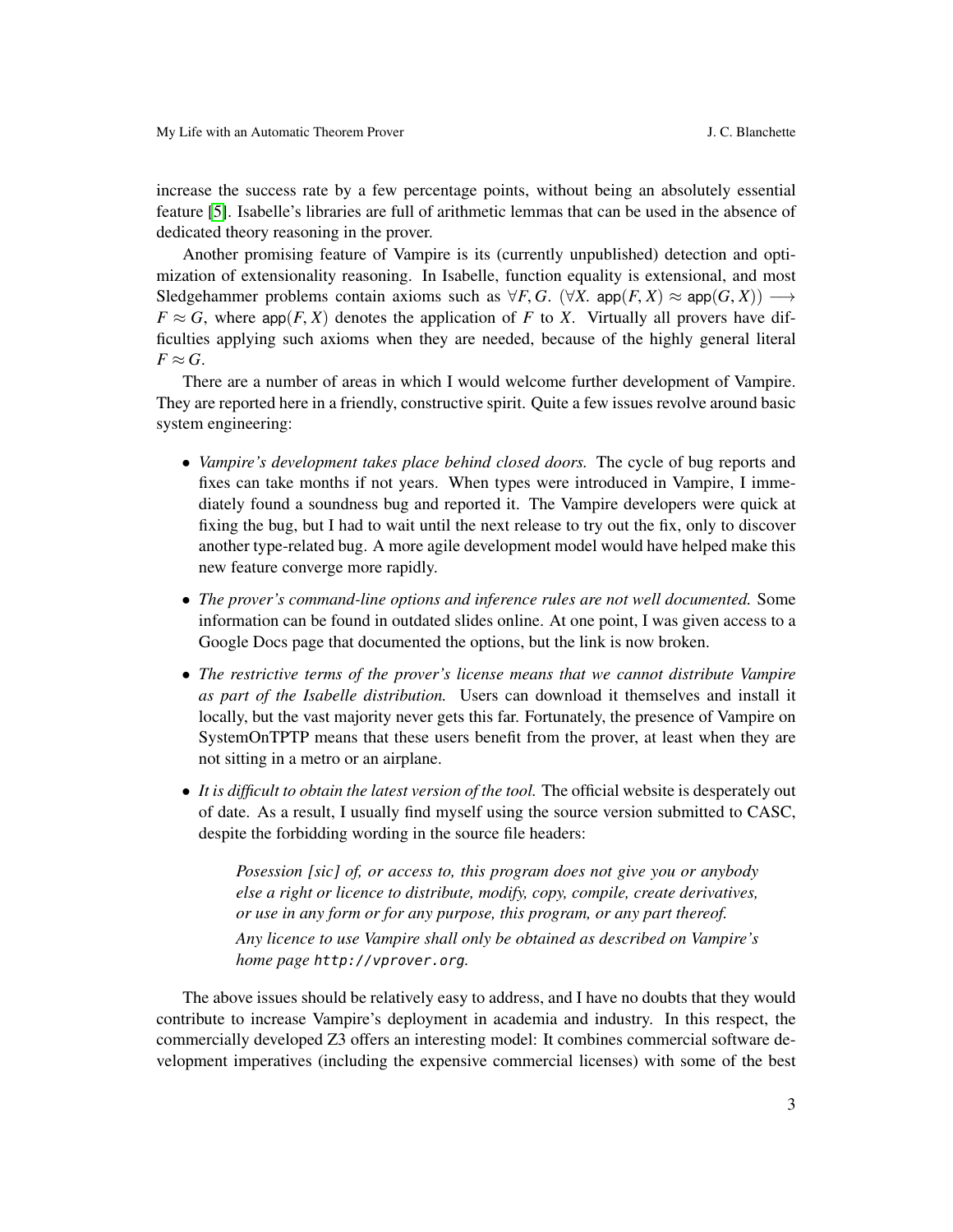practices from the open source community: The source repository is publicly available, executables are built every night for FreeBSD, Linux, Mac OS X, and Windows, and there is a vibrant community that discusses bugs and feature requests online.

On the automated reasoning front, the following enhancements could help Sledgehammer:

- *Vampire could support rank-1 polymorphism*. The TPTP syntax has recently been extended with a suitable format for proofs and solutions, called TFF1 [\[8\]](#page-4-17). The heuristic monomorphization performed by Sledgehammer to bridge the gap between Isabelle's polymorphic logic and Vampire's monomorphic logic is incomplete and can dramatically increase the size of the problem. Although I have no conclusive empirical evidence yet, this grounding at the type level is almost certainly suboptimal compared with native support for polymorphism in the prover.
- *It would be useful to have a simple technology to tune the prover based on a custom set of benchmarks.* Vampire has a large number of parameters and strategies, but these are tuned against problems from the TPTP library. For example, on an eight-core machine, Sledgehammer might want to run several instances of Vampire in parallel, with complementary strategies—but having to come up with the right setup for these Vampire instances without basic tool support is not an attractive proposal.

In a collaboration with the SPASS developers, we are looking at ways to further reduce the gap between automatic theorem provers and proof assistants [\[9\]](#page-4-13). This research is ongoing. So far, SPASS's superposition calculus has been extended with linear and nonlinear arithmetic [\[1,](#page-3-0) [15\]](#page-4-18), a polymorphic type system with type classes, datatype reasoning, and (co)induction. The ideas have been implemented in various SPASS clones and prototypes and are expected to be part of the forthcoming version 4.0. Similar ideas could be implemented in Vampire.

A promising avenue of work that could help derive more difficult proofs would be to have the automatic theorem prover (partially) pre-saturate the background theories and store the resulting inferences across invocations, instead of re-deriving the same consequences over and over again. This requires a uniform, compositional problem encoding—a realistic prospect once the external prover supports polymorphism.

Acknowledgment. A lot of people have contributed to Sledgehammer over the years, including Sascha Böhme, Jia Meng, Tobias Nipkow, Lawrence Paulson, and Makarius Wenzel. The Vampire developers, especially Kryštof Hoder and Andrei Voronkov, have helped us get the most out of their most remarkable tool. Ondřej Kunčar and Tobias Nipkow commented on a draft of this paper. Mark Summerfield suggested several textual improvements. My research is financed by the Deutsche Forschungsgemeinschaft (DFG) project Hardening the Hammer (grant Ni 491/14-1).

## References

<span id="page-3-0"></span>[1] E. Althaus, E. Kruglov, and C. Weidenbach. Superposition modulo linear arithmetic SUP(LA). In S. Ghilardi and R. Sebastiani, eds., *FroCoS 2009*, vol. 5749 of *LNCS*, pp. 84–99. Springer, 2009.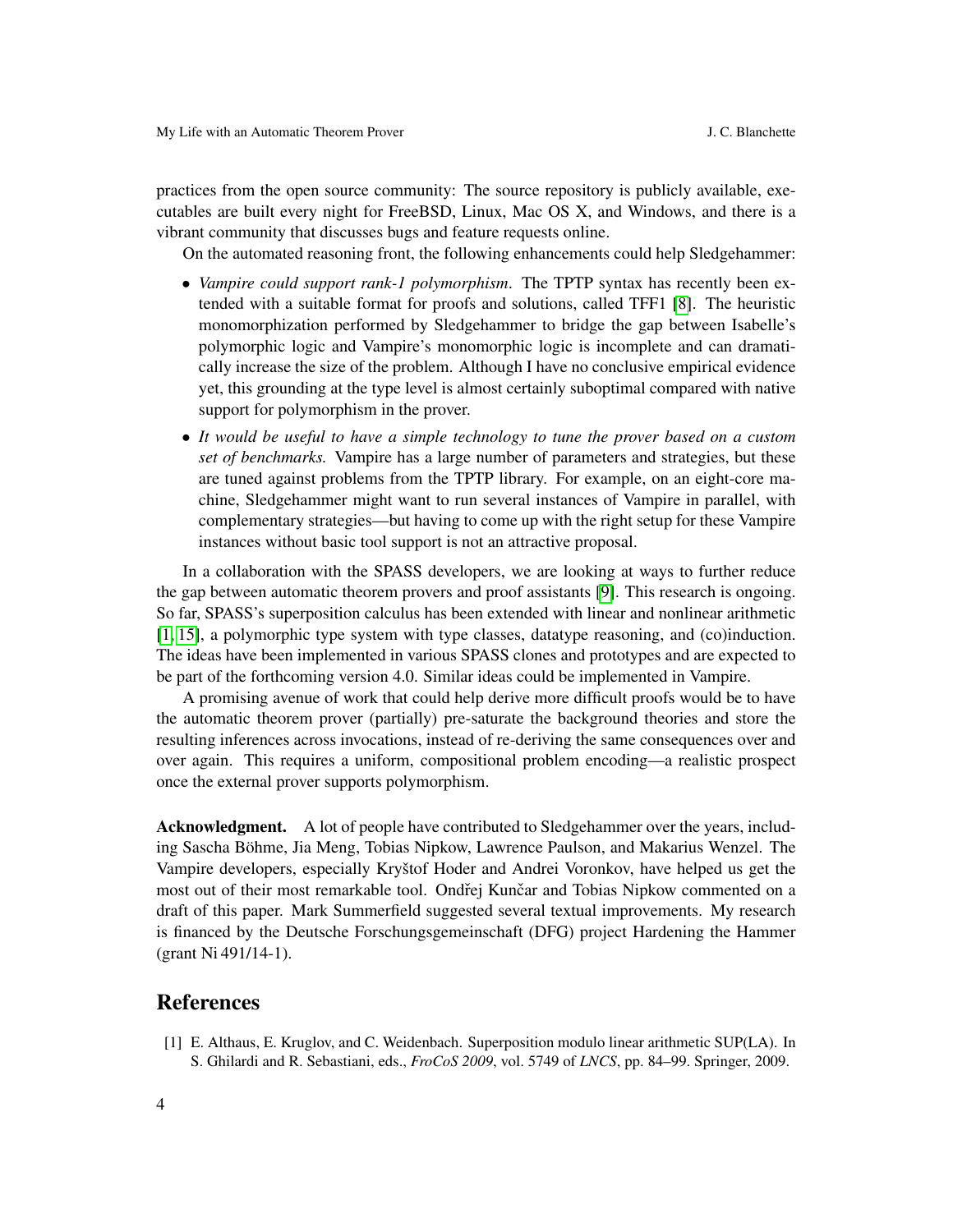- <span id="page-4-16"></span>[2] N. Azmy and C. Weidenbach. Computing tiny clause normal forms. In M. P. Bonacina, ed., *CADE-24*, vol. 7898 of *LNCS*, pp. 109–125. Springer, 2013.
- <span id="page-4-6"></span>[3] C. Barrett and C. Tinelli. CVC3. In W. Damm and H. Hermanns, eds., *CAV 2007*, vol. 4590 of *LNCS*, pp. 298–302. Springer, 2007.
- <span id="page-4-9"></span>[4] C. Benzmüller, L. C. Paulson, F. Theiss, and A. Fietzke. LEO-II—A cooperative automatic theorem prover for higher-order logic. In A. Armando, P. Baumgartner, and G. Dowek, eds., *IJCAR 2008*, vol. 5195 of *LNAI*, pp. 162–170. Springer, 2008.
- <span id="page-4-0"></span>[5] J. C. Blanchette, S. Böhme, and L. C. Paulson. Extending Sledgehammer with SMT solvers. In N. Bjørner and V. Sofronie-Stokkermans, eds., *CADE-23*, vol. 6803 of *LNAI*, pp. 207–221. Springer, 2011.
- <span id="page-4-1"></span>[6] J. C. Blanchette, S. Böhme, A. Popescu, and N. Smallbone. Encoding monomorphic and polymorphic types. In N. Piterman and S. Smolka, eds., *TACAS 2013*, vol. 7795 of *LNCS*, pp. 493–507. Springer, 2013.
- <span id="page-4-15"></span>[7] J. C. Blanchette, S. Böhme, A. Popescu, and N. Smallbone. Encoding monomorphic and polymorphic types. [http://www21.in.tum.de/~blanchet/enc\\_types\\_article.pdf](http://www21.in.tum.de/~blanchet/enc_types_article.pdf). Extended version of TACAS 2013 paper [\[6\]](#page-4-1). Submitted.
- <span id="page-4-17"></span>[8] J. C. Blanchette and A. Paskevich. TFF1: The TPTP typed first-order form with rank-1 polymorphism. In M. P. Bonacina, ed., *CADE-24*, vol. 7898 of *LNAI*, pp. 414–420. Springer, 2013.
- <span id="page-4-13"></span>[9] J. C. Blanchette, A. Popescu, D. Wand, and C. Weidenbach. More SPASS with Isabelle: Superposition with hard sorts and configurable simplification. In L. Beringer and A. Felty, eds., *ITP 2012*, vol. 7406 of *LNCS*, pp. 345–360. Springer, 2012.
- <span id="page-4-5"></span>[10] F. Bobot, S. Conchon, E. Contejean, and S. Lescuyer. Implementing polymorphism in SMT solvers. In C. Barrett and L. de Moura, eds., *SMT '08*, ICPS, pp. 1–5. ACM, 2008.
- <span id="page-4-14"></span>[11] S. Böhme and T. Nipkow. Sledgehammer: Judgement Day. In J. Giesl and R. Hähnle, eds., *IJCAR 2010*, vol. 6173 of *LNAI*, pp. 107–121. Springer, 2010.
- <span id="page-4-10"></span>[12] C. E. Brown. Satallax: An automatic higher-order prover. In B. Gramlich, D. Miller, and U. Sattler, eds., *IJCAR 2012*, vol. 7364 of *LNCS*, pp. 111–117. Springer, 2012.
- <span id="page-4-8"></span>[13] L. de Moura and N. Bjørner. Z3: An efficient SMT solver. In C. R. Ramakrishnan and J. Rehof, eds., *TACAS 2008*, vol. 4963 of *LNCS*, pp. 337–340. Springer, 2008.
- <span id="page-4-7"></span>[14] B. Dutertre and L. de Moura. The Yices SMT solver. [http://yices.csl.sri.com/tool-paper.](http://yices.csl.sri.com/tool-paper.pdf) [pdf](http://yices.csl.sri.com/tool-paper.pdf), 2006.
- <span id="page-4-18"></span>[15] A. Eggers, E. Kruglov, S. Kupferschmid, K. Scheibler, T. Teige, and C. Weidenbach. Superposition modulo non-linear arithmetic. In C. Tinelli and V. Sofronie-Stokkermans, eds., *FroCoS 2011*, vol. 6989 of *LNCS*, pp. 119–134. Springer, 2011.
- <span id="page-4-11"></span>[16] M. J. C. Gordon, R. Milner, and C. P. Wadsworth. *Edinburgh LCF: A Mechanised Logic of Computation*, vol. 78 of *LNCS*. Springer, 1979.
- <span id="page-4-2"></span>[17] T. Hillenbrand, A. Buch, R. Vogt, and B. Löchner. WALDMEISTER—High-performance equational deduction. *J. Autom. Reasoning*, 18(2):265–270, 1997.
- <span id="page-4-12"></span>[18] J. Hurd. First-order proof tactics in higher-order logic theorem provers. In M. Archer, B. Di Vito, and C. Muñoz, eds., *Design and Application of Strategies/Tactics in Higher Order Logics*, NASA Tech. Reports, pp. 56–68, 2003.
- <span id="page-4-3"></span>[19] K. Korovin. Instantiation-based automated reasoning: From theory to practice. In R. A. Schmidt, ed., *CADE-22*, vol. 5663 of *LNAI*, pp. 163–166. Springer, 2009.
- <span id="page-4-4"></span>[20] K. Korovin and C. Sticksel. iProver-Eq: An instantiation-based theorem prover with equality. In